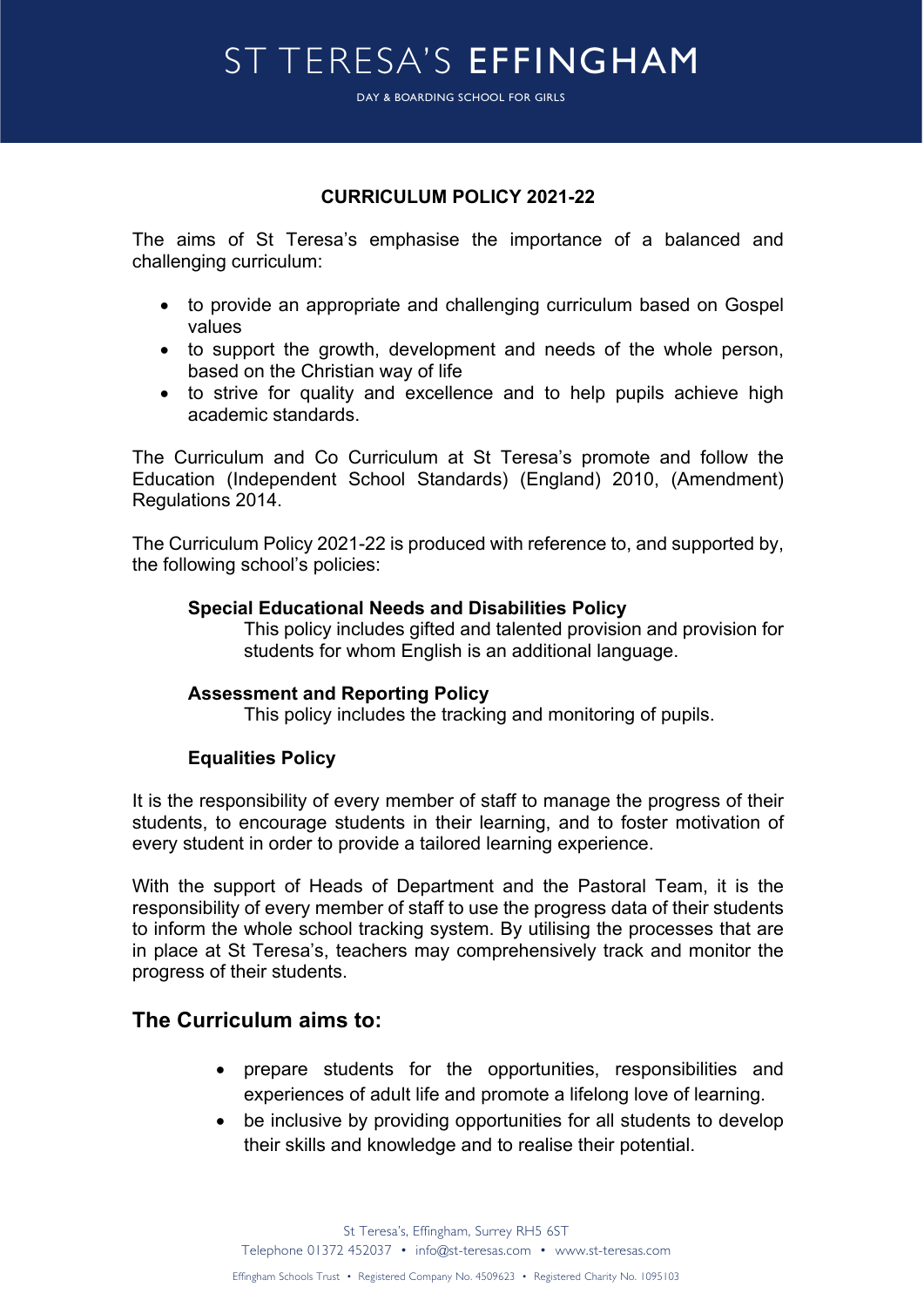DAY & BOARDING SCHOOL FOR GIRLS DAY & BOARDING SCHOOL FOR GIRLS

- provide a framework that serves the needs of teaching and learning.
- promote the spiritual, moral, social and cultural development of all pupils.
- actively promote the fundamental British values of democracy, the rule of law, individual liberty, and mutual respect and tolerance of those with different faiths and beliefs.
- ensure that principles are actively promoted which:
- (i) enable students to develop their self-knowledge, self-esteem and self-confidence.
- (ii) enable students to distinguish right and wrong and to respect the civil and criminal law of England.
- (iii) encourage students to accept responsibility for their behaviour, show initiative and understand how they can contribute positively to the lives of those living and working in the locality in which the school is situated and to society more widely.
- (iv) enable students to acquire a broad knowledge of and respect for public institutions and services in England.
- (v) promote further tolerance and harmony between different cultural traditions by enabling pupils to acquire an appreciation of and respect for their own and other cultures.
- (vi) encourage respect for other people, paying particular regard to the protected characteristics set out in the Equality Act 2010.
- encourage the personal mental and physical development of pupils.
- identify and develop transferrable skills for the 21st Century.
- cater for the individual needs, interests and aspirations of each student.

The broad academic curriculum at St Teresa's is supported by extra-curricular and co-curricular activities, which aims to give pupils of compulsory school age experience in the following areas:

- Linguistic
- Mathematical
- Scientific
- Technological
- Human and social
- Physical
- Aesthetic and creative education

### **To achieve these aims the curriculum is:**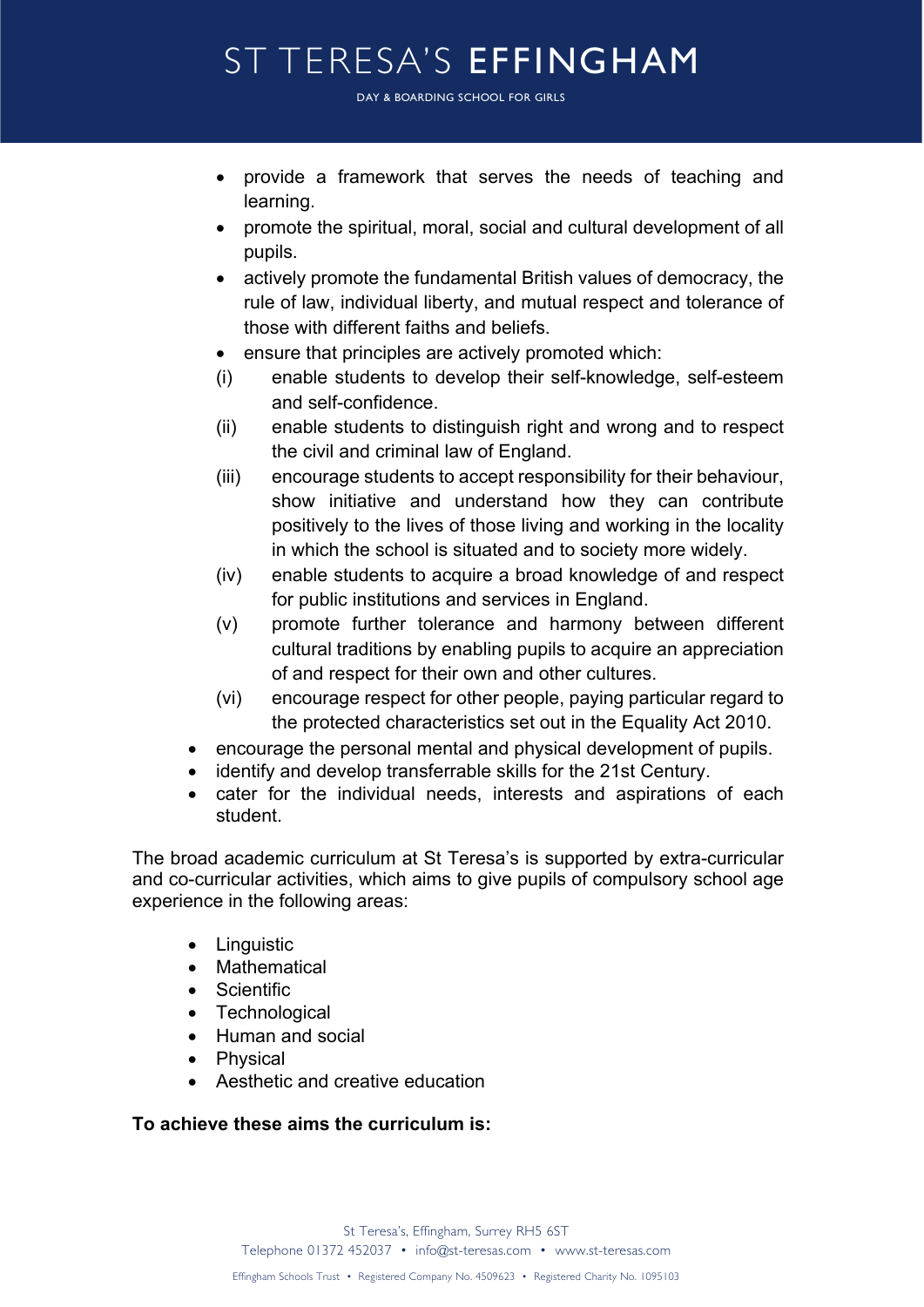DAY & BOARDING SCHOOL FOR GIRLS DAY & BOARDING SCHOOL FOR GIRLS

- **broad** to ensure that each student can develop a wide range of skills and understanding.
- **balanced** to ensure that each element of the curriculum is given appropriate emphasis to achieve the above aims and promote a lifelong love of learning.
- § ensures that students can **access** the full range of higher education courses, institutions and career pathways.
- **• personalised** to ensure that the individual needs of each student are met through the provision of appropriate choice, pace, challenge and support at all levels
- **stimulating** to promote independent and lifelong learning
- § **progressive** to build upon prior knowledge and experience through the introduction of appropriate challenge at all levels
- § allows the development of **transferrable skills** and crosscurricular understanding
- designed to meet the specific learning needs of girls but to be free of gender stereotypes
- § designed to promote **individual pathways** and flexibility within a structure informed but not constrained by the National Curriculum and the requirements of external examination syllabuses

The curriculum is reviewed each year to ensure that it matches the needs of all pupils irrespective of ability, learning difficulty, language acquisition and ethnicity.

At the same time, the curriculum provides a framework within which teachers are free and encouraged to work creatively. All pupils must have the opportunity to learn and make progress and acquire skills in speaking and listening, literacy and numeracy.

The curriculum offered at Key Stage 3, GCSE and A Level is chosen to prepare pupils for the opportunities, responsibilities and experiences of life after secondary and further education.

The Careers Department offers appropriate advice and support at Key Stages 3 and 4 and in the Sixth Form.

The PSHE Programme enhances the curriculum in all years.

The curriculum throughout the school is supported by appropriate plans and schemes of work.

The curriculum at St Teresa's should provide all students with the opportunities to develop the skills and character attributes associated with independence and resilience.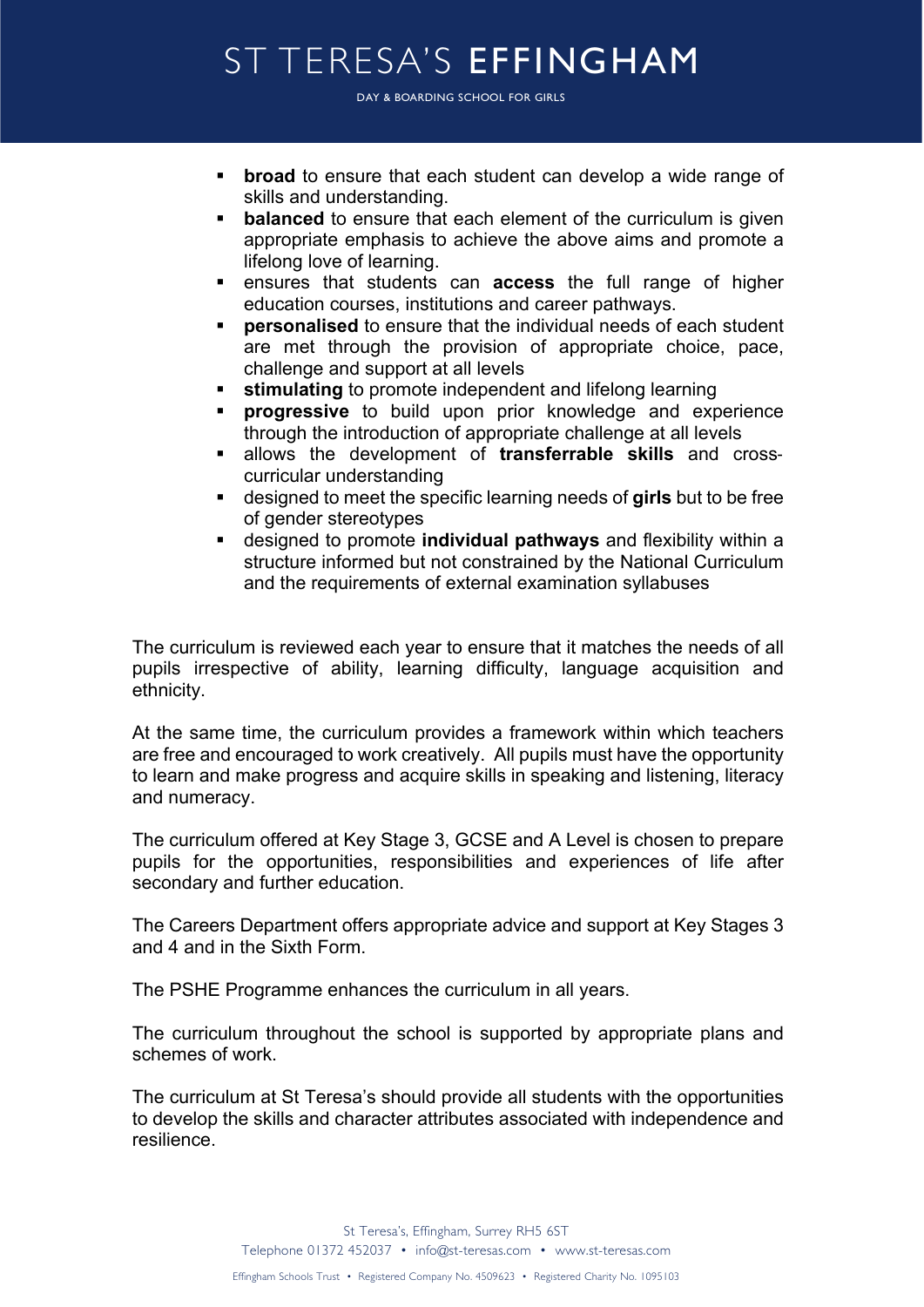DAY & BOARDING SCHOOL FOR GIRLS DAY & BOARDING SCHOOL FOR GIRLS

## **Key Stage 3 Curriculum**

### Year 7 Curriculum 2021-22 (4 Teaching Groups)

| Subject                    | <b>Time</b> | Subject            | Time       |
|----------------------------|-------------|--------------------|------------|
|                            | Allocation  |                    | Allocation |
| <b>English/EAL Support</b> | 4 hours     | <b>Mathematics</b> | 3 hours    |
| <b>Combined Science</b>    | 4 hours     | <b>Physical</b>    | 3 hours    |
| (including)<br>Computer    |             | Education          |            |
| Science)                   |             |                    |            |
| French/Spanish/German      | 4 hours     | Geography          | 2 hours    |
| <b>History</b>             | 2 hours     | <b>Religious</b>   | 2 hours    |
|                            |             | <b>Studies</b>     |            |
| Latin                      | 1 hour      | Drama              | 1 hour     |
| <b>Music</b>               | 1 hour      | <b>PSHCE</b>       | 1 hour     |
| Art & Design               | 1 hour      | Enrichment         | 1 hour     |
|                            |             |                    | (1/2 year) |
| Preparation<br>Food<br>and | 1 hour      |                    |            |
| <b>Nutrition</b>           | (1/2 year)  |                    |            |
|                            |             | Total:             | 30 hours   |
|                            |             |                    |            |

### Year 8 Curriculum 2021-22 (4 Teaching Groups)

| Subject                    | <b>Time</b> | Subject               | <b>Time</b>           |
|----------------------------|-------------|-----------------------|-----------------------|
|                            | Allocation  |                       | Allocation            |
| <b>English/EAL Support</b> | 4 hours     | <b>Mathematics</b>    | 3 hours               |
| Combined<br><b>Science</b> | 4 hours     | <b>Physical</b>       | 3 hours               |
| (including<br>Computer     |             | Education             |                       |
| Science)                   |             |                       |                       |
| French                     | 2 hours     | Spanish/German        | 2 hours               |
| Geography                  | 2 hours     | <b>History</b>        | 2 hours               |
| Latin/Classical            | 1 hour      | Drama                 | 1 hour                |
| Civilisation               |             |                       |                       |
| <b>Music</b>               | 1 hour      | <b>Religious</b>      | 1 $\frac{1}{2}$ hours |
|                            |             | <b>Studies</b>        |                       |
| Art                        | 1 hour      | <b>Graphic Design</b> | 1 hour                |
|                            |             |                       | (½ year)              |
| Preparation<br>Food<br>and | 1 hour      | <b>Small Metals</b>   | 1 hour                |
| <b>Nutrition</b>           | (½ year)    |                       | $(\frac{1}{2}$ year)  |
| <b>PSHCE</b>               | 1 hour      |                       |                       |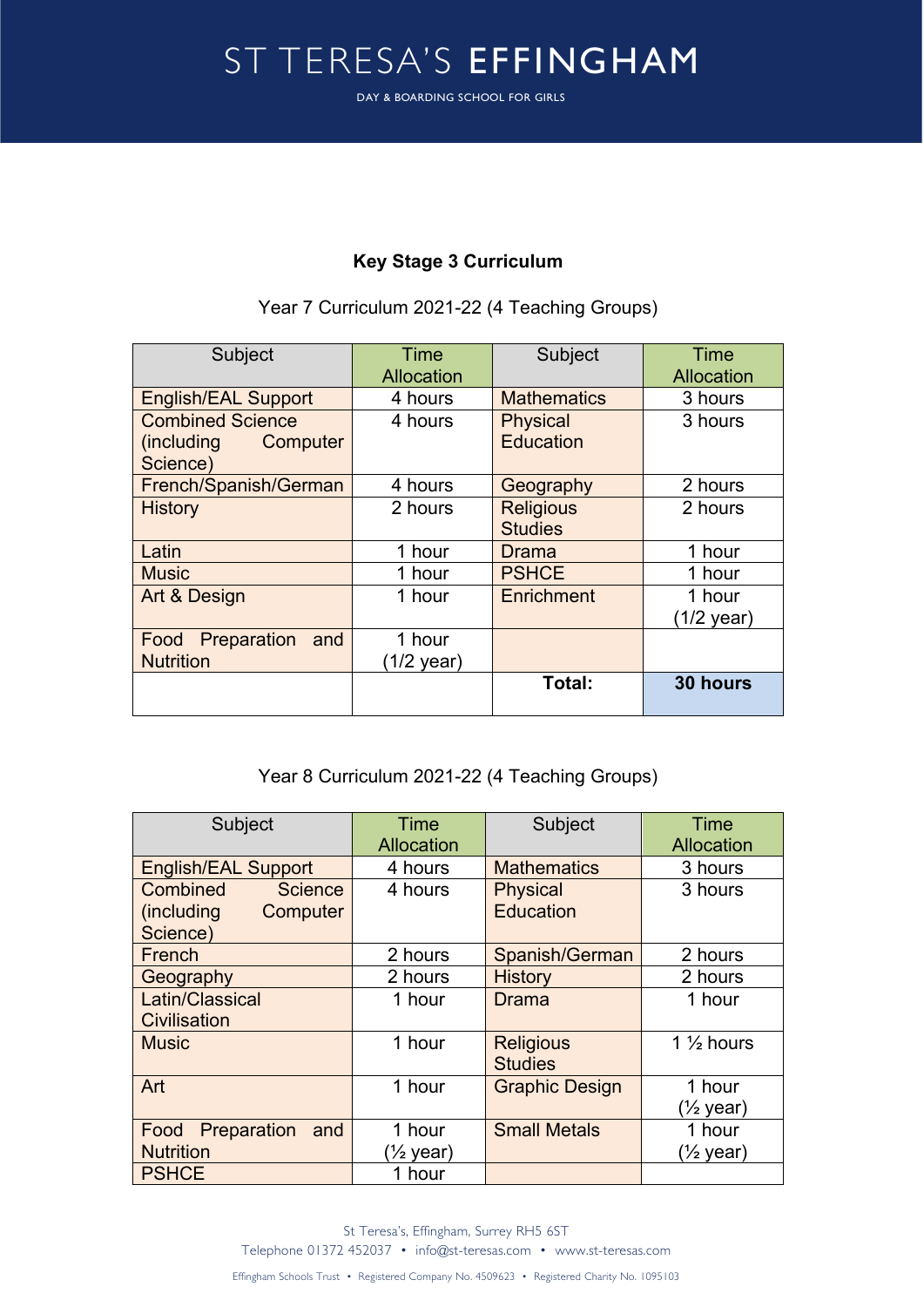DAY & BOARDING SCHOOL FOR GIRLS DAY & BOARDING SCHOOL FOR GIRLS

| Total: | 30 hours |
|--------|----------|
|        |          |

# Year 9 Curriculum 2021-22 (5 Teaching Groups)

| Subject                     | Time<br>Allocation         | Subject                  | <b>Time</b><br>Allocation |
|-----------------------------|----------------------------|--------------------------|---------------------------|
| <b>English/EAL Support</b>  | 4 hours                    | <b>Mathematics</b>       | 3 hours                   |
| Chemistry<br><b>Biology</b> | 4 hours<br><b>Physical</b> |                          | 3 hours                   |
| <b>Physics</b>              |                            | <b>Education</b>         |                           |
| <b>General/Computer</b>     |                            |                          |                           |
| <b>Science</b>              |                            |                          |                           |
| French                      | 2 hours                    | Spanish/German           | 2 hours                   |
| Geography                   | 2 hours                    | <b>History</b>           | 2 hours                   |
| Latin/Extra English         | 1 hour                     | <b>Drama</b>             | 1 hour                    |
| <b>Music</b>                | 1 hour                     | <b>Religious Studies</b> | 1 $\frac{1}{2}$ hour      |
| Art                         | 1 hour                     | <b>PSHCE</b>             | 1 hour                    |
| Preparation<br>Food<br>and  | 1 hour $\frac{1}{2}$       | <b>Ceramics</b>          | 1 hour $\frac{1}{2}$      |
| <b>Nutrition</b>            | Year)                      |                          | Year)                     |
| <b>Textiles</b>             | 1 hour $\frac{1}{2}$       |                          |                           |
|                             | Year)                      |                          |                           |
|                             |                            | Total:                   | 30 hours                  |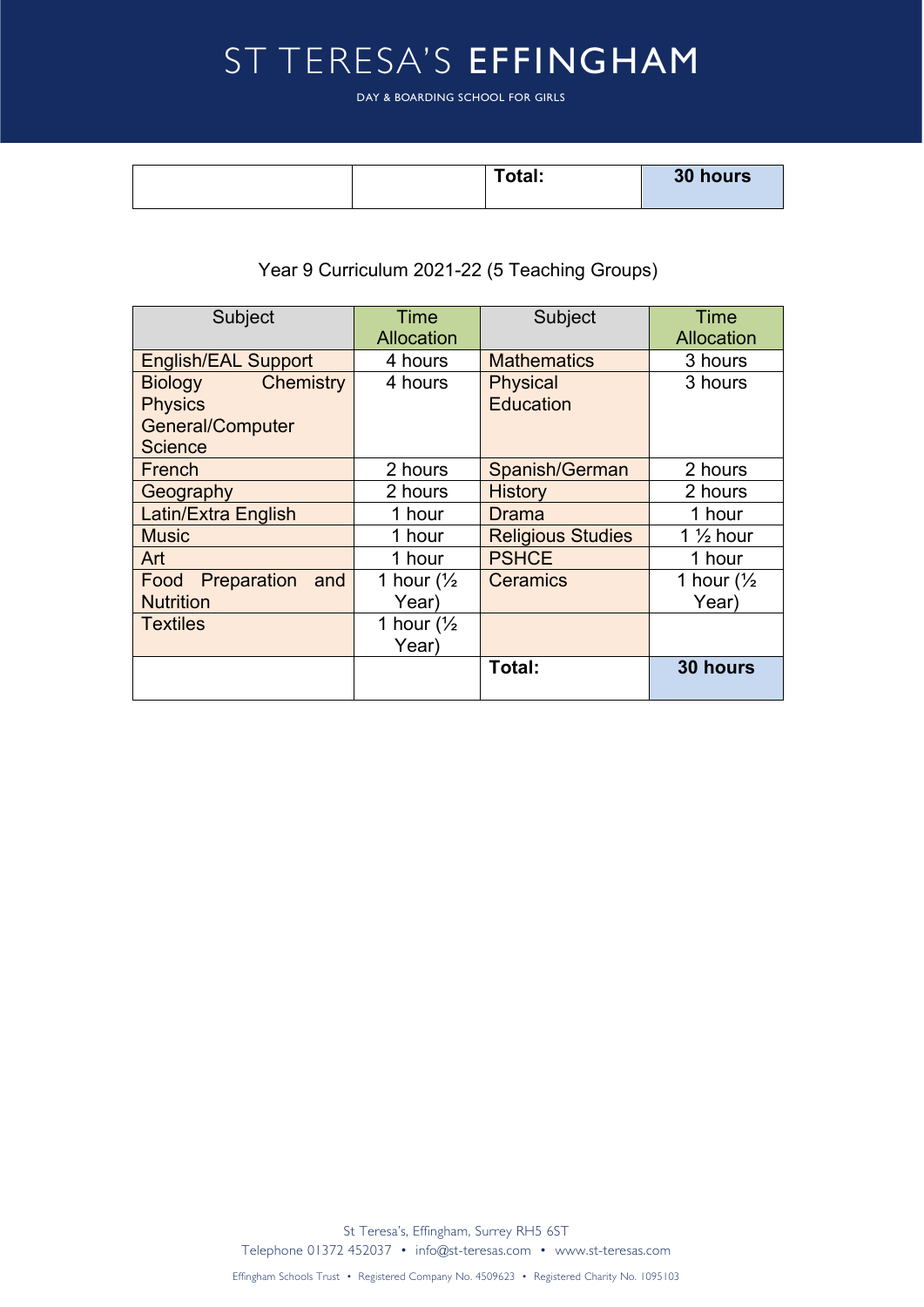DAY & BOARDING SCHOOL FOR GIRLS DAY & BOARDING SCHOOL FOR GIRLS

## **Key Stage 4 Curriculum**

Curriculum for Years 10 & 11: September 2021 - July 2022

### **COMPULSORY NON-EXAMINATION SUBJECTS**

- Physical Education
- PSHCE and Careers
- EAL Support (optional)

## **COMPULSORY GCSE EXAMINATION SUBJECTS**

- English Language
- English Literature
- Mathematics
- Combined Science (Trilogy)
- Religious Studies

## **ADDITIONAL GCSE EXAMINATION SUBJECTS**

Each pupil is asked to select **one MFL** and three further choices from the subject list below:

| MFL                         | <b>Subjects</b>                       |                                                 |  |
|-----------------------------|---------------------------------------|-------------------------------------------------|--|
| English as an<br>Additional | Art & Design (Fine Art)               | Geography                                       |  |
| Language (EAL)              | Art & Design (Textiles)               | History                                         |  |
| French                      | Art & Design (Photography)            | Latin                                           |  |
| German                      | <b>Food Preparation and Nutrition</b> | <b>Music</b>                                    |  |
| Spanish                     | Drama                                 | <b>Computer Science</b>                         |  |
| *Chinese                    | Dance                                 | Triple Science (Physics,<br>Chemistry, Biology) |  |
| *Japanese                   | French                                |                                                 |  |
|                             | <b>Physical Education</b>             |                                                 |  |

\* offered as an extra GCSE outside the timetable.

\*\* OCR FSMQ in Additional Mathematics offered to selected students.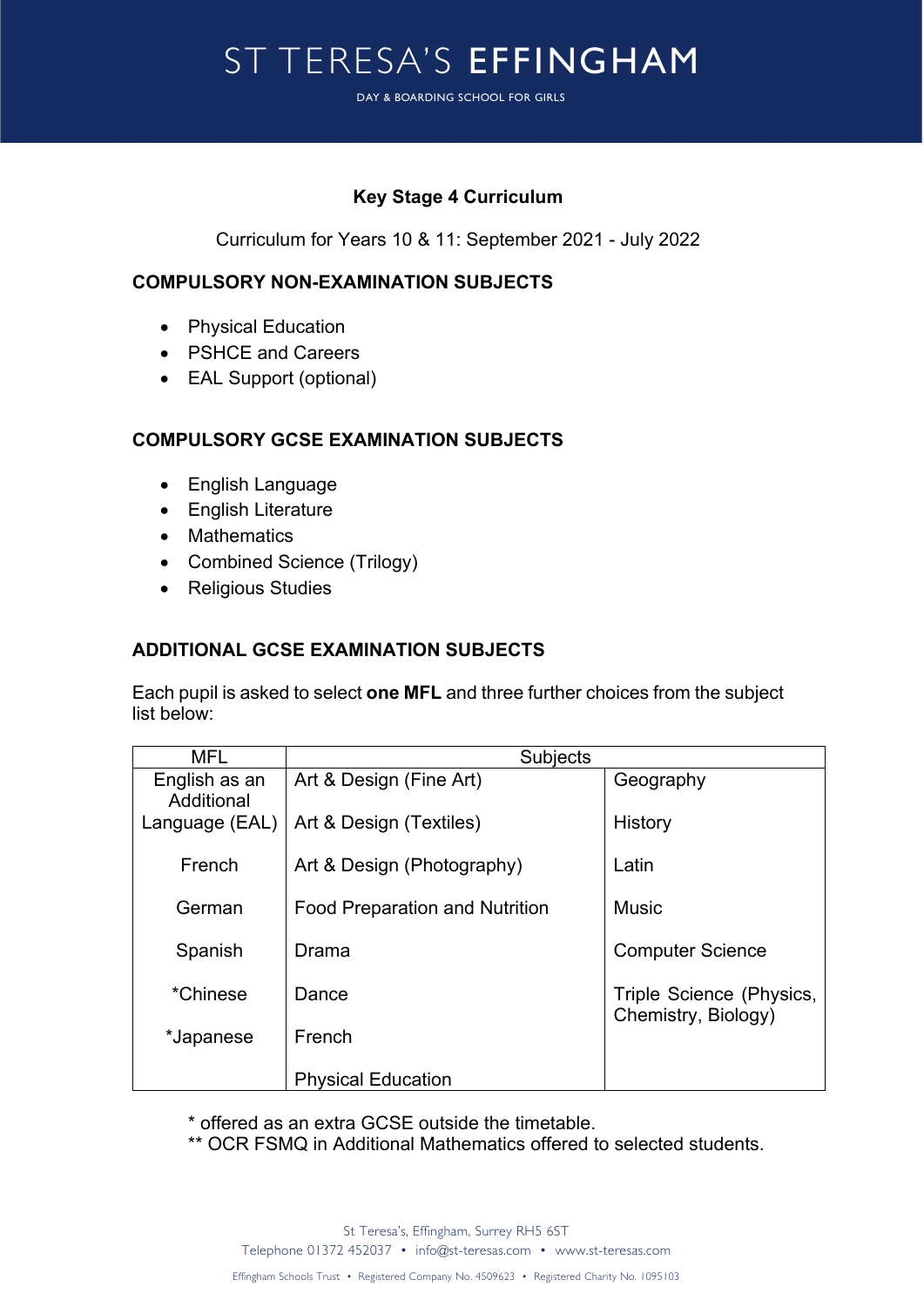DAY & BOARDING SCHOOL FOR GIRLS DAY & BOARDING SCHOOL FOR GIRLS

## **Key Stage 5 Curriculum**

Curriculum for Years 12 & 13: September 2021 - July 2022

### **COMPULSORY NON-EXAMINATION SUBJECTS:**

- Physical Education
- PSHCE
- Enrichment (Wellbeing, Current Affairs, Ethics, and Volunteering)
- EAL Support
- Careers Education

## **A LEVEL EXAMINATION SUBJECTS**

- Art: Fine Art
- Art: Photography
- Art: Textiles
- Biology
- Business Studies
- Chemistry
- Chinese
- Classical Civilisation
- Computer Science
- Drama
- Economics
- English Literature
- Extended Project Qualification
- Further Mathematics
- Geography
- Government & Politics
- History
- Japanese
- Latin
- Mathematics
- Modern Languages: French, German, Spanish
- Music
- Philosophy of Religion and Ethics
- Physics
- Psychology
- Physical Education